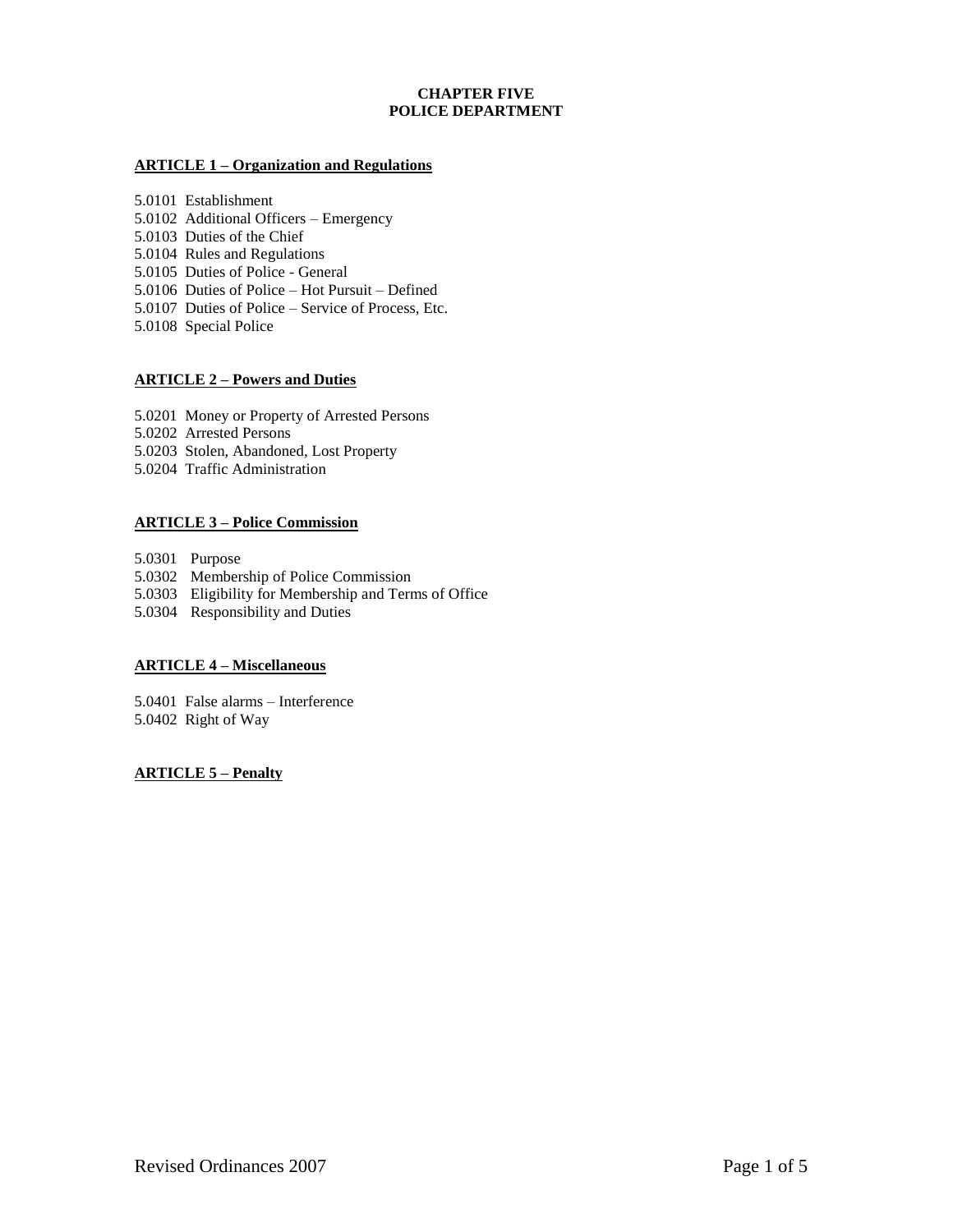# **CHAPTER FIVE POLICE DEPARTMENT**

### **ARTICLE 1 – Organization and Regulations**

#### 5.0101 Establishment

The police department heretofore created for the City of Cando and by this chapter continued shall consist of the Chief of Police and as many police officers as may be authorized and provided by the City Council.

### 5.0102 Additional Officers – Emergency

In case of riot or unusual or general disturbances of the peace, the Chief of Police shall have the power to appoint such other and additional police officers as he may deem necessary for the preservation of public peace.

### 5.0103 Duties of the Chief

The chief of police shall keep such records and make such reports concerning the activities of the department as may be required by statute or by the City Council. The chief shall be responsible for the performance by the police department of its functions, and all persons who are members of the police department shall serve subject to the orders of the chief of police. The Chief of Police shall have the authority to administer oaths to police officers under the chief's supervision.

#### 5.0104 Rules and Regulations

The chief of police may make or prescribe rules and regulations for the department. Such rules, when approved by the City Council, shall be binding on members of the department. Such rules and regulations may cover, besides the conduct of the members, uniforms and equipment to be worn or carried, hours or service and all other similar matters necessary or desirable for the better efficiency of the department.

### 5.0105 Duties of Police - General

It shall be the duty of the police department, and each and every member of the police force, to notice and diligently inquire into and report to the chief of police all violations of the city ordinances, or the criminal laws of the state, and to make complaint against the person or persons guilty thereof, and to attend punctually on all trials of offenses in regard to those complaints.

The Chief of Police shall assure that a member of the police department is present during Municipal Court unless the Municipal Judge shall order otherwise.

Within the City limits and for a distance of one and one-half (1/2) miles (2.41 Kilometers) in all directions outside the City limits, police officers shall perform the duties and exercise the powers of peace officers as defined and prescribed by the laws of the State of North Dakota. (NDCC Section 40-20-05)

### 5.0106 Duties of Police – Hot Pursuit – Defined

A police officer in "hot pursuit" may continue beyond the one and one-half mile [2.41 kilometer] limit to make an arrest, in obedience to a warrant or without a warrant under the conditions of section 29-06-15, whenever obtaining the aid of peace officers having jurisdiction beyond that limit would cause a delay permitting escape. As used in this subsection, "hot pursuit," means the immediate pursuit of a person who is endeavoring to avoid arrest. (NDCC Section 40-20-05)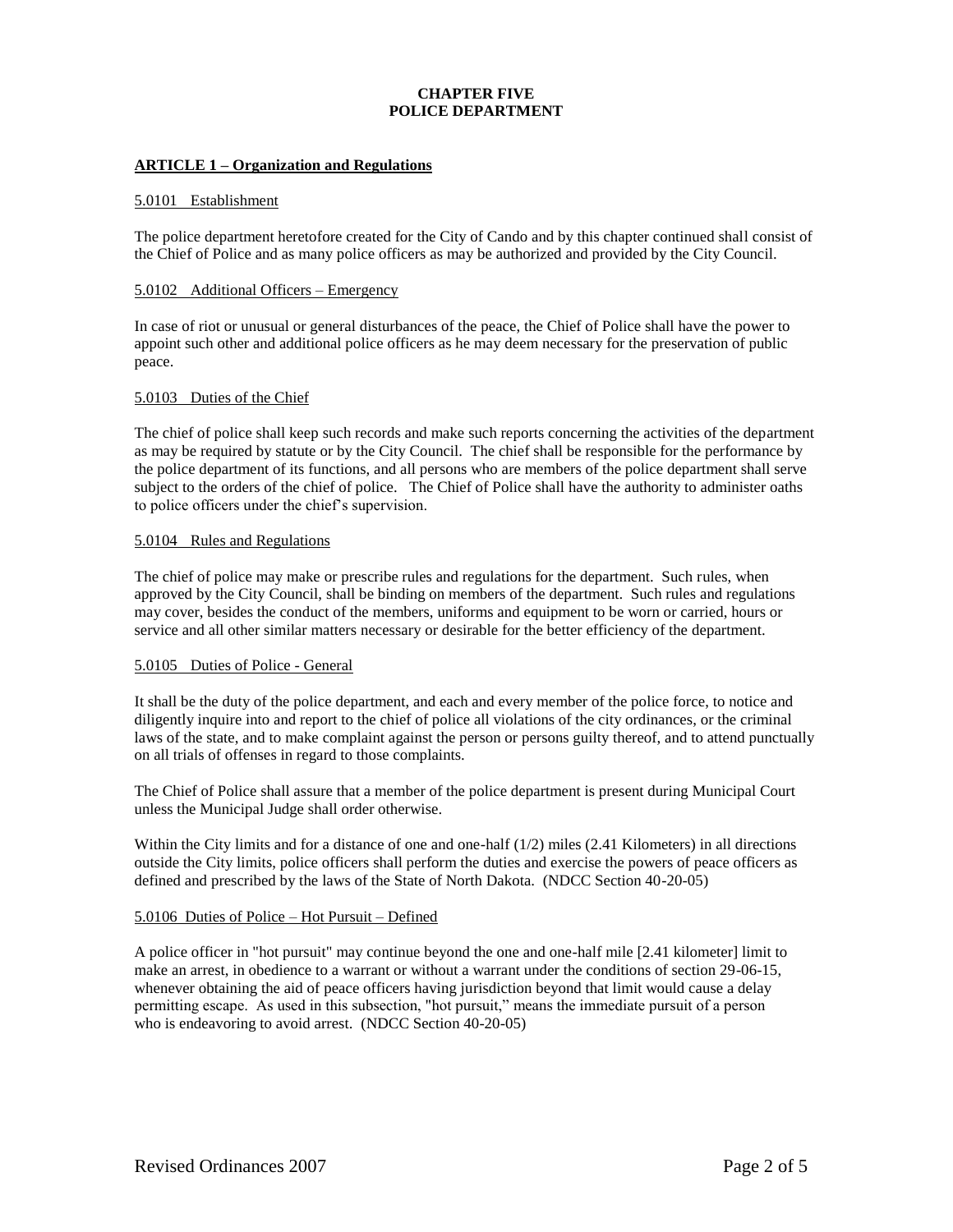### 5.0107 Duties of Police – Service of Process, Etc.

Police officers shall serve and execute any warrant, writ, process, order, or notice issued to them by a municipal judge within the city in any civil or criminal action or proceeding for or on account of a violation of any city ordinance or in any action or proceeding in which the city is a party or is interested beneficially. The police, within the limits prescribed in this section, may serve and execute all writs and process issued by justices in civil actions. In addition to the duties set out in this section, the police shall perform such other duties as may be prescribed by ordinance or statute. (NDCC Section 40-20-05)

## 5.0108 Special Police

At the request of any corporation, firm or person, the Chief of Police may appoint one or more special police officers to duty for such corporation, firm or person which special police officers shall have all the authority now, or which may be hereafter conferred by law upon police officers, and may make arrangements that such special police officers shall be paid by the corporation, firm or person requesting the same, and covered by their Workforce Safety Insurance coverage in which case such special police officers shall receive no compensation from the City and the City shall not be responsible for their negligent or unauthorized acts, this being responsibility of the firm, corporation or person requesting their appointment.

### **ARTICLE 2 – Powers and Duties**

### 5.0201 Money or Property of Arrested Persons

It shall be the duty of the police department, and of each and every member of the police force, to safely keep all moneys or property which may be found on the person, in possession of or claimed by any person arrested for crime and pay or deliver over the same to Devils Lake Law Enforcement Center.

### 5.0202 Arrested Persons

Any police officer after making any arrest, with or without a warrant, for any violation of City Ordinances shall take the person or persons so arrested, without any unreasonable delay, to the Devils Lake Law Enforcement Center and inform the Municipal Judge at the earliest convenient time, or release the person upon signing a promise to appear

# 5.0203 Stolen, Abandoned, Lost Property

The chief of police shall have custody of all stolen, abandoned or lost property recovered in the city and shall make a report concerning such property as provided by Section 3.0308 of these ordinances.

### 5.0204 Traffic Administration

The police department shall have such duties concerning enforcement, investigation, record keeping and other matters concerning traffic administration as more fully set forth in Article 2 of Chapter 9 of these Ordinances.

# **ARTICLE 3 – Police Commission**

### 5.0301 Purpose

This commission shall assist the Mayor and City Council in the management of the City Police Force. It shall organize itself by electing from its membership a chairman who will be the primary spokesman for the Police Commission. The Commission will always deal with the Chief of Police.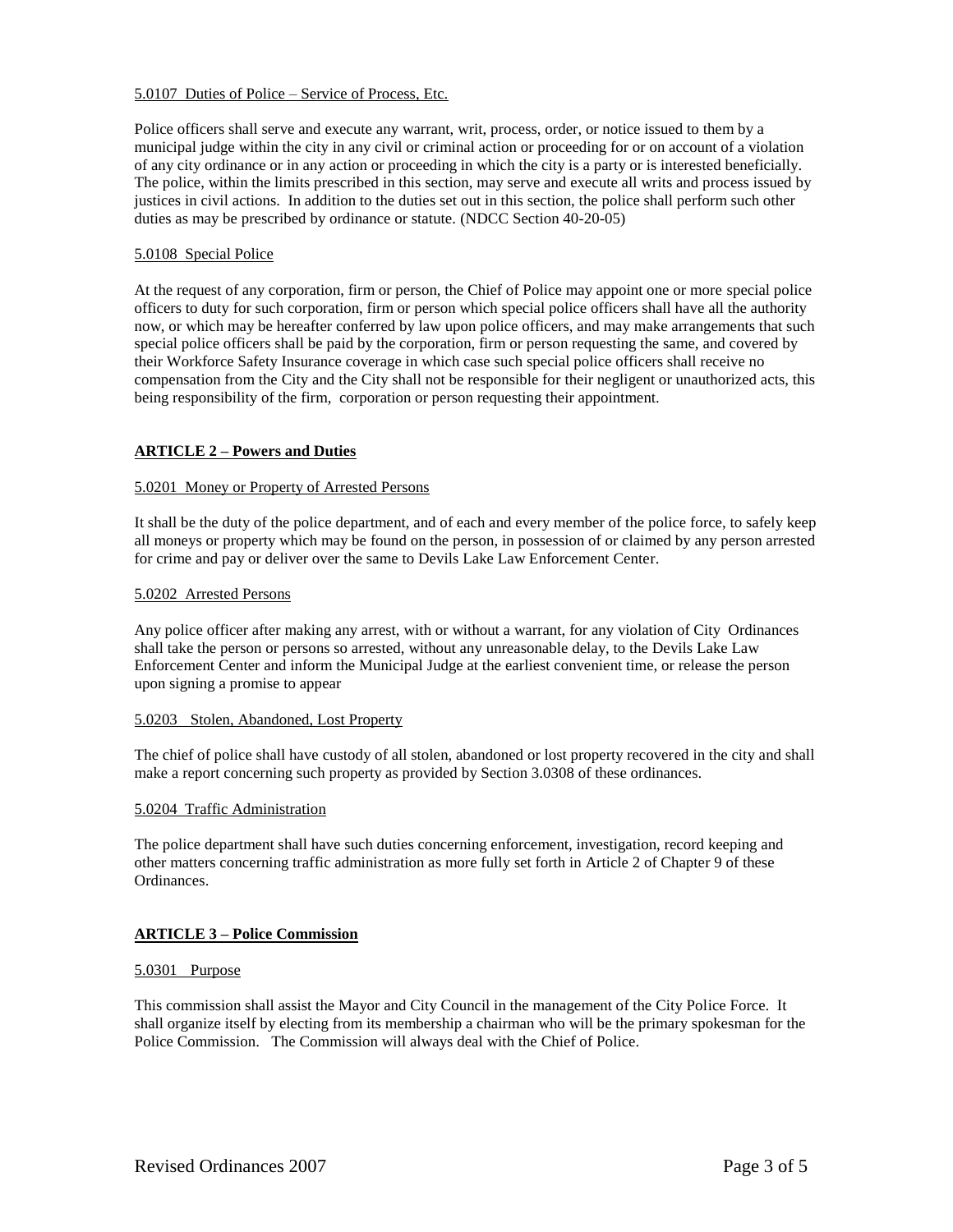### 5.0302 Membership of Police Commission

A Police Commission consisting of three members is hereby created for the purpose stated above. Its membership shall be selected as follows:

- 1. One member from the Council shall be selected by the Council Members.
- 2. One member from the Council shall be selected by the Mayor.
- 3. One member shall be selected by the Cando Chamber of Commerce.

One member selected by the Cando Chamber of Commerce shall be from among the electors of the City of Cando, and may receive compensation as set by the City Council for every meeting he attends. No more than two members of the City Council shall be members of the Police Commission.

# 5.0303 Eligibility for Membership and Terms of Office

Any elector of the City of Cando who is not directly involved in police work by occupation in any manner is eligible to serve on the Police Commission. Each member shall serve for a three-year term, said term being staggered so that not more than one member retires each year. No member shall succeed himself for more than one successive three-year term, provided however those initial members do not serve a full three-year term. All terms shall begin in July of each year and the commission shall reorganize itself annually on its first meeting after that date.

The members of the Cando Police Commission who are selected either by the Mayor or by the Council Members shall only serve on the Police Commission during the period of time when they are elected and seated in their office as council members.

### 5.0304 Responsibility and Duties

The Cando Police Commission shall:

1. Assist the Chief of Police in making and prescribing rules and regulations for the members of the police force as prescribed in Section 5.0105 hereof.

2. Advise the Mayor and Council Members on all such rules and regulations which are submitted to the Council for approval.

3. Advise the Mayor and Council Members on all matters of hiring and firing police officers including the Chief of Police.

4. Advise the Mayor and Council Members on salaries to be paid to all members of the police force.

5. Consider all requests for additional equipment from the police force prior to submitting the same to the City Council with its recommendations.

6. Review monthly reports submitted to the Commission by the Chief of Police.